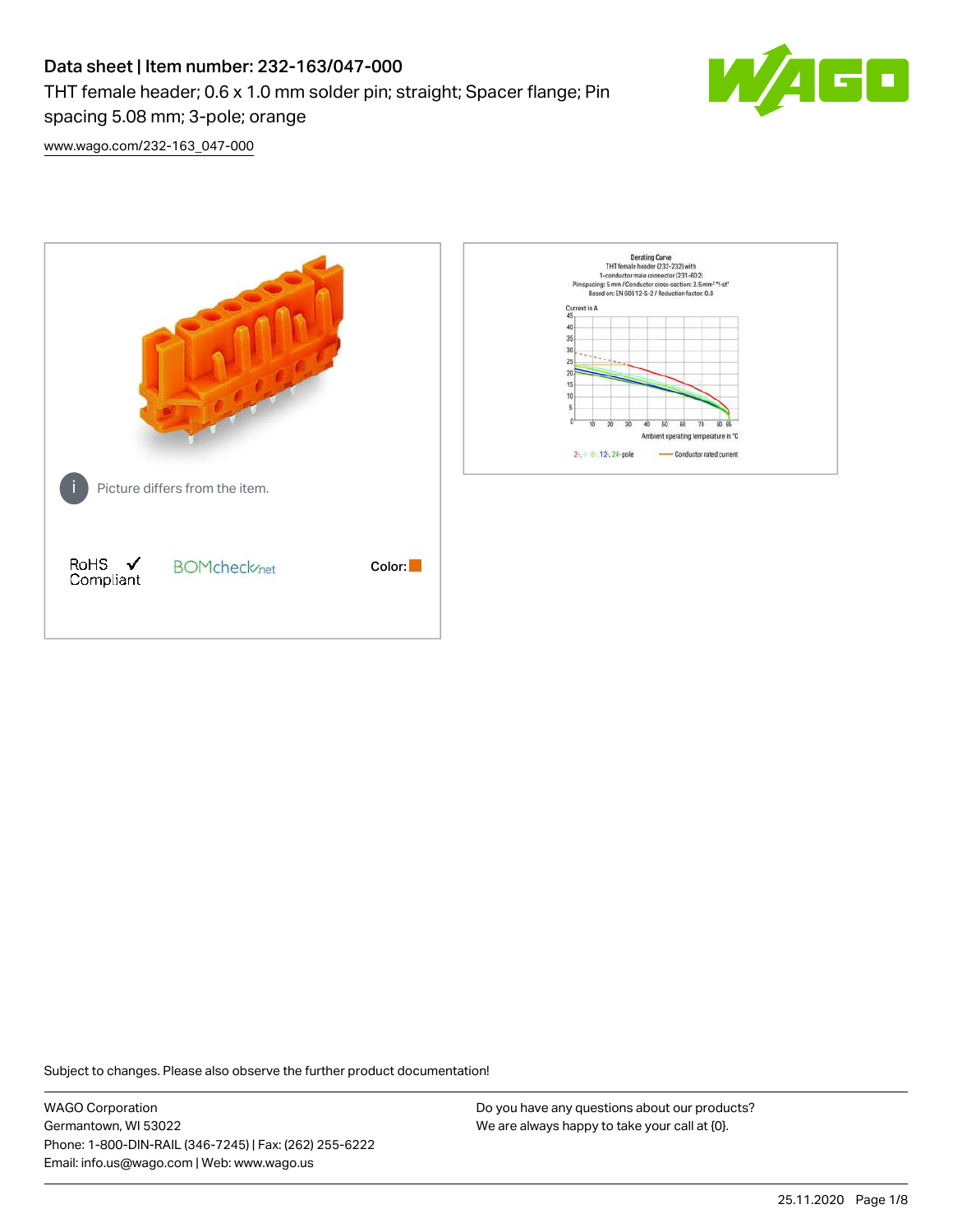



### Item description

- $\blacksquare$ Horizontal or vertical PCB mounting via straight or angled solder pins
- П For board-to-board and board-to-wire connections
- $\blacksquare$ Touch-proof PCB outputs
- $\blacksquare$ Easy-to-identify PCB inputs and outputs
- $\blacksquare$ With coding fingers

#### Safety information 1:

The MCS - MULTI CONNECTION SYSTEM includes connectors without breaking capacity in accordance with DIN EN 61984. When used as intended, these connectors must not be connected/disconnected when live or under load. The circuit design should ensure header pins, which can be touched, are not live when unmated.

# Data Electrical data

Subject to changes. Please also observe the further product documentation!

WAGO Corporation Germantown, WI 53022 Phone: 1-800-DIN-RAIL (346-7245) | Fax: (262) 255-6222 Email: info.us@wago.com | Web: www.wago.us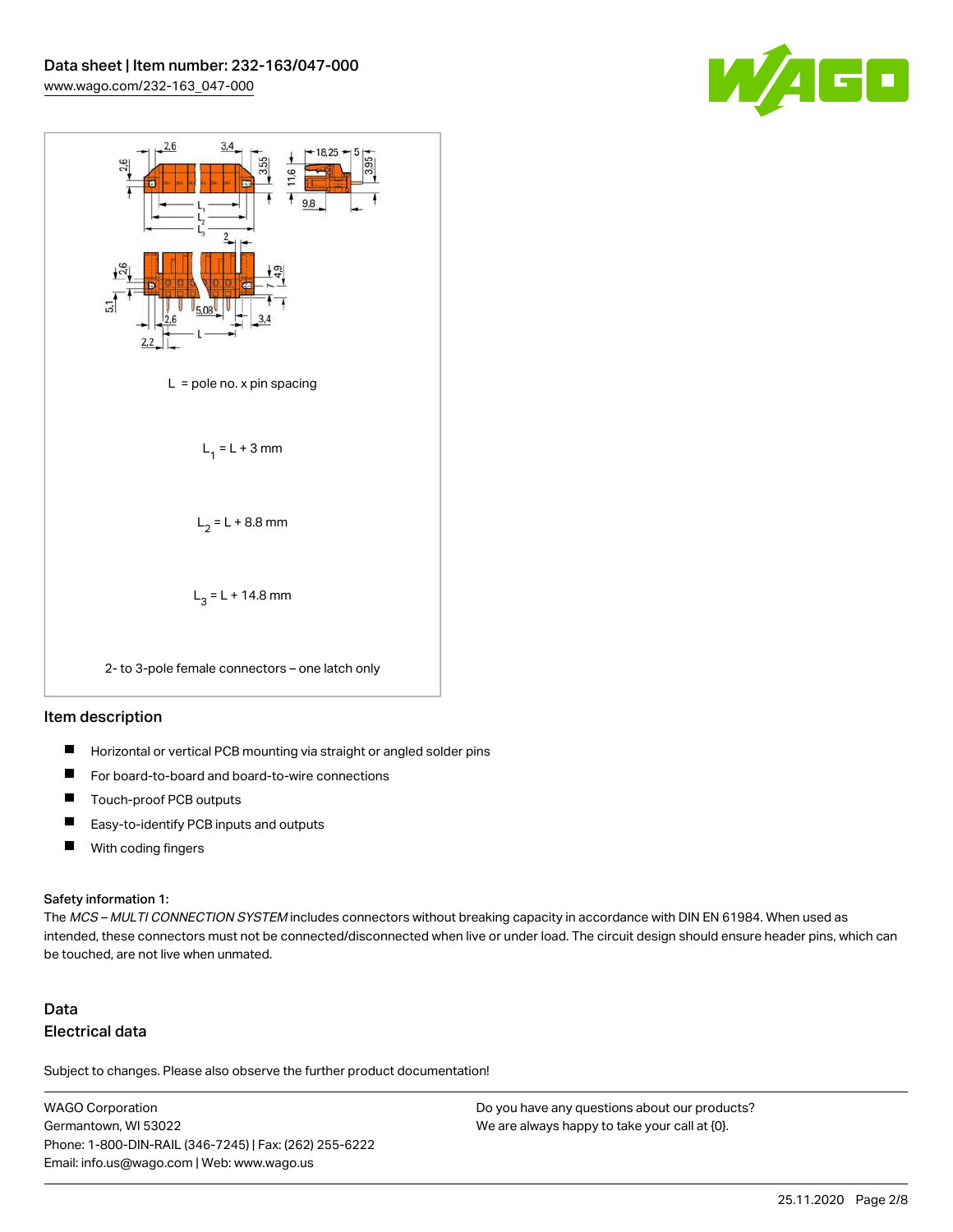

### Ratings per IEC/EN 60664-1

| Ratings per                 | IEC/EN 60664-1                                                        |
|-----------------------------|-----------------------------------------------------------------------|
| Rated voltage (III / 3)     | 320 V                                                                 |
| Rated surge voltage (III/3) | 4 <sub>k</sub> V                                                      |
| Rated voltage (III/2)       | 320 V                                                                 |
| Rated surge voltage (III/2) | 4 <sub>k</sub> V                                                      |
| Nominal voltage (II/2)      | 630 V                                                                 |
| Rated surge voltage (II/2)  | 4 <sub>k</sub> V                                                      |
| Rated current               | 12A                                                                   |
| Legend (ratings)            | $(III / 2)$ $\triangle$ Overvoltage category III / Pollution degree 2 |

### Ratings per UL 1059

| Approvals per                  | UL 1059 |
|--------------------------------|---------|
| Rated voltage UL (Use Group B) | 300 V   |
| Rated current UL (Use Group B) | 15 A    |
| Rated voltage UL (Use Group D) | 300 V   |
| Rated current UL (Use Group D) | 10 A    |

### Ratings per UL 1977

| Rated voltage UL 1977 | 600 <sup>V</sup><br>. |
|-----------------------|-----------------------|
| Rated current UL 1977 |                       |

### Ratings per CSA

| Approvals per                   | CSA   |
|---------------------------------|-------|
| Rated voltage CSA (Use Group B) | 300 V |
| Rated current CSA (Use Group B) | 15 A  |
| Rated voltage CSA (Use Group D) | 300 V |
| Rated current CSA (Use Group D) | 10 A  |

### Connection data

| Pole No.                          |  |
|-----------------------------------|--|
| Total number of connection points |  |
| Total number of potentials        |  |
| Number of connection types        |  |
| Number of levels                  |  |

Subject to changes. Please also observe the further product documentation!

| <b>WAGO Corporation</b>                                | Do you have any questions about our products? |
|--------------------------------------------------------|-----------------------------------------------|
| Germantown, WI 53022                                   | We are always happy to take your call at {0}. |
| Phone: 1-800-DIN-RAIL (346-7245)   Fax: (262) 255-6222 |                                               |
| Email: info.us@wago.com   Web: www.wago.us             |                                               |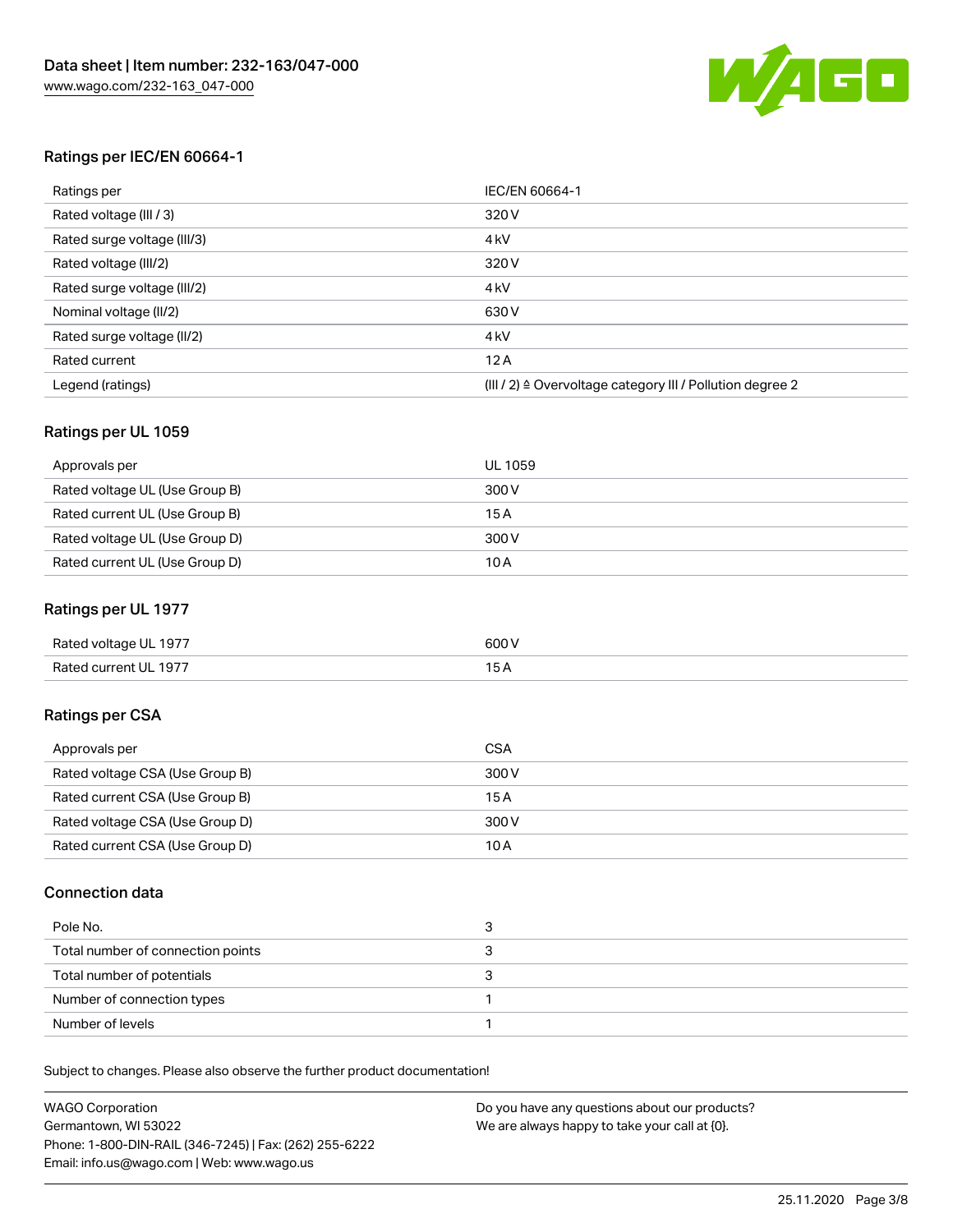

## Physical data

| Pin spacing                          | 5.08 mm / 0.2 inch    |
|--------------------------------------|-----------------------|
| Width                                | 30.04 mm / 1.183 inch |
| Height                               | 23.25 mm / 0.915 inch |
| Height from the surface              | 18.25 mm / 0.719 inch |
| Depth                                | 11.6 mm / 0.457 inch  |
| Solder pin length                    | $5 \,\mathrm{mm}$     |
| Solder pin dimensions                | $0.6 \times 1$ mm     |
| Drilled hole diameter with tolerance | $1.3$ $(+0.1)$ mm     |

### Mechanical data

| Mounting type | Mounting flange             |
|---------------|-----------------------------|
| Mounting type | Flush feed-through mounting |
|               | Panel mounting              |

### Plug-in connection

| Contact type (pluggable connector) | Female connector/socket |
|------------------------------------|-------------------------|
| Connector (connection type)        | for PCB                 |
| Mismating protection               | No                      |
| Mating direction to the PCB        | 90°                     |

### PCB contact

| PCB contact                         | тнт                                        |
|-------------------------------------|--------------------------------------------|
| Solder pin arrangement              | over the entire female connector (in-line) |
| Number of solder pins per potential |                                            |

### Material Data

| Color                       | orange           |
|-----------------------------|------------------|
| Material group              |                  |
| Insulation material         | Polyamide (PA66) |
| Flammability class per UL94 | V0               |
| Contact material            | Copper alloy     |
| Contact plating             | tin-plated       |
| Fire load                   | 0.073 MJ         |
| Weight                      | 3.6 <sub>g</sub> |

Subject to changes. Please also observe the further product documentation!

| <b>WAGO Corporation</b>                                | Do you have any questions about our products? |
|--------------------------------------------------------|-----------------------------------------------|
| Germantown, WI 53022                                   | We are always happy to take your call at {0}. |
| Phone: 1-800-DIN-RAIL (346-7245)   Fax: (262) 255-6222 |                                               |
| Email: info.us@wago.com   Web: www.wago.us             |                                               |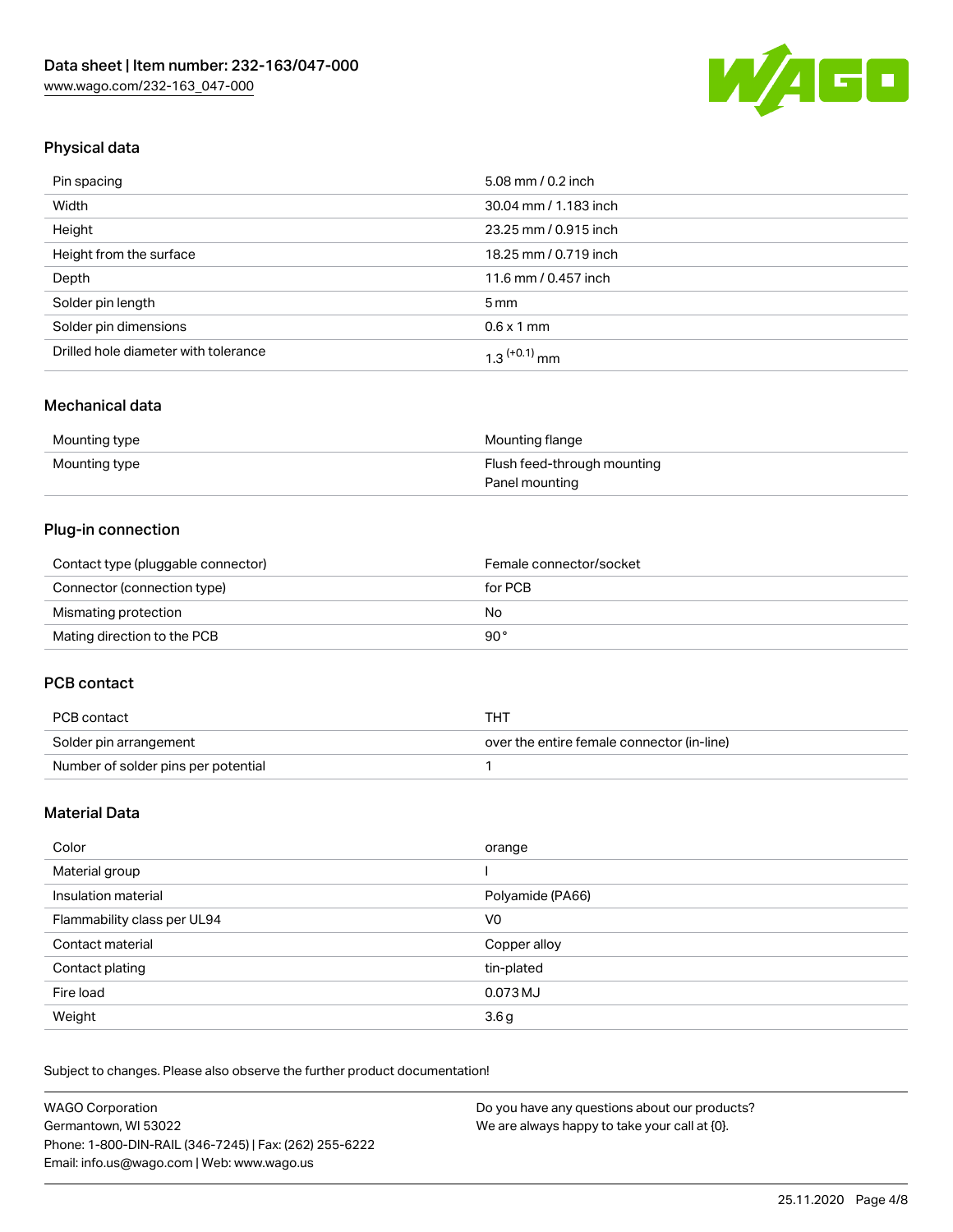

### Environmental Requirements

| Limit temperature range | $-60+85 °C$ |
|-------------------------|-------------|
|-------------------------|-------------|

### Commercial data

| Product Group         | 3 (Multi Conn. System) |
|-----------------------|------------------------|
| Packaging type        | <b>BOX</b>             |
| Country of origin     | DE                     |
| <b>GTIN</b>           | 4044918623810          |
| Customs tariff number | 85366990990            |

#### Approvals / Certificates

### Ship Approvals

| Logo                                       | Approval                                                | <b>Additional Approval Text</b> | Certificate<br>name                 |
|--------------------------------------------|---------------------------------------------------------|---------------------------------|-------------------------------------|
| ABS                                        | <b>ABS</b><br>American Bureau of Shipping               | -                               | $19 -$<br>HG15869876-<br><b>PDA</b> |
| <b>BUREAU</b><br>VERITAS                   | BV<br>Bureau Veritas S.A.                               | <b>IEC 60998</b>                | 11915/D0 BV                         |
| aOVED.<br><b>DNV-GL</b><br><b>MARITIME</b> | <b>DNV GL</b><br>Det Norske Veritas, Germanischer Lloyd |                                 | TAE 000016Z                         |

### UL-Approvals

| Logo | Approval                                    | <b>Additional Approval Text</b> | Certificate<br>name |
|------|---------------------------------------------|---------------------------------|---------------------|
| 8    | UL<br>UL International Germany GmbH         | <b>UL 1977</b>                  | E45171              |
| Э.   | <b>UR</b><br>Underwriters Laboratories Inc. | <b>UL 1059</b>                  | E45172<br>sec. 18   |

Subject to changes. Please also observe the further product documentation!

| <b>WAGO Corporation</b>                                | Do you have any questions about our products? |
|--------------------------------------------------------|-----------------------------------------------|
| Germantown, WI 53022                                   | We are always happy to take your call at {0}. |
| Phone: 1-800-DIN-RAIL (346-7245)   Fax: (262) 255-6222 |                                               |
| Email: info.us@wago.com   Web: www.wago.us             |                                               |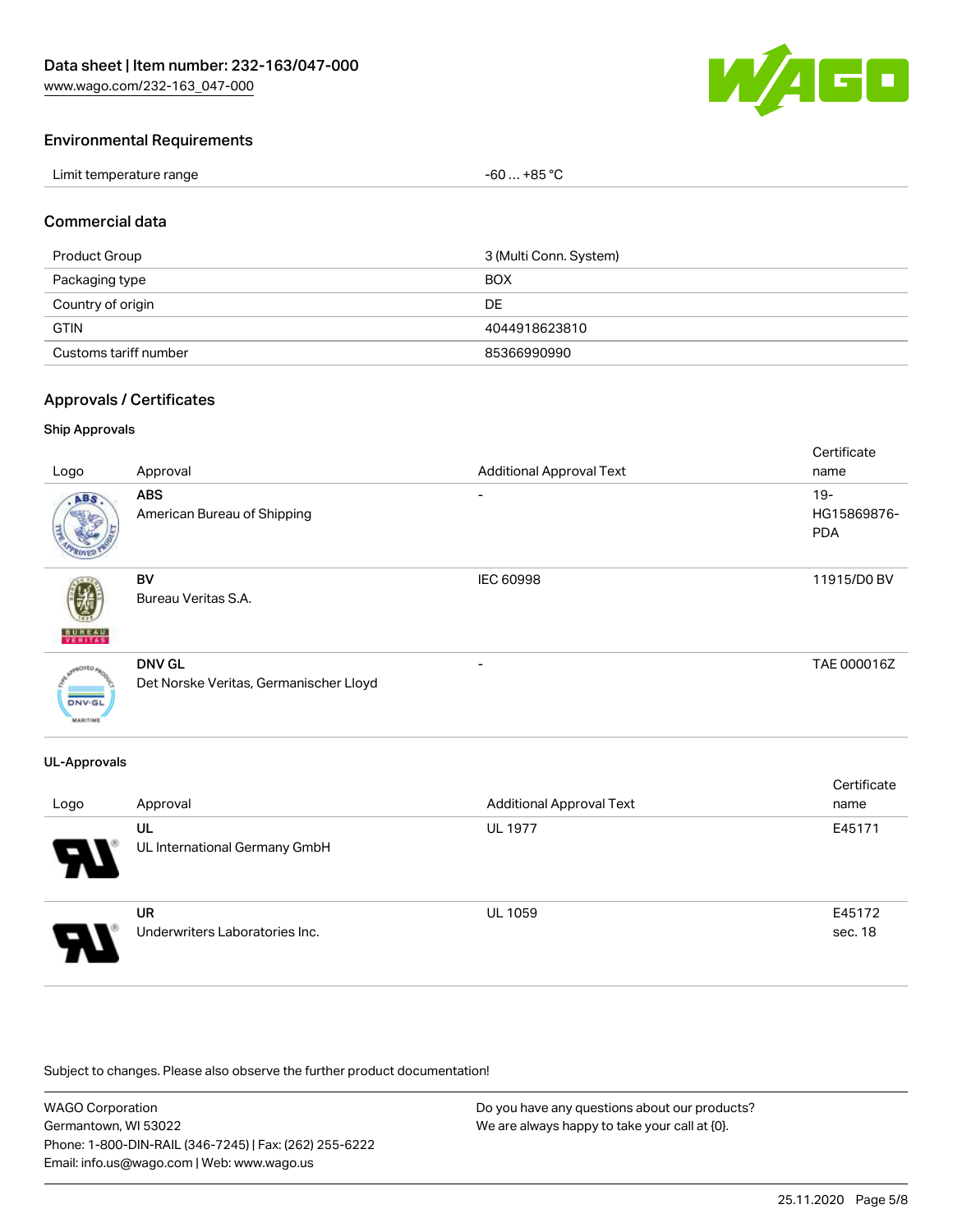### Counterpart



#### Item no.231-633

1-conductor male connector; 2.5 mm²; Pin spacing 5.08 mm; 3-pole; 2,50 mm²; orange [www.wago.com/231-633](https://www.wago.com/231-633)

GO

#### Compatible products

check

| Item no.: 231-661<br>Test plugs for female connectors; for 5 mm and 5.08 mm pin spacing; 2,50 mm <sup>2</sup> ; light gray |                                                                                                                                                                        | www.wago.com/231-661 |          |
|----------------------------------------------------------------------------------------------------------------------------|------------------------------------------------------------------------------------------------------------------------------------------------------------------------|----------------------|----------|
| <b>Downloads</b><br>Documentation                                                                                          |                                                                                                                                                                        |                      |          |
| <b>Additional Information</b><br>Technical explanations                                                                    | Apr 3, 2019                                                                                                                                                            | pdf<br>3.6 MB        | Download |
| <b>CAD files</b>                                                                                                           |                                                                                                                                                                        |                      |          |
| CAD data                                                                                                                   |                                                                                                                                                                        |                      |          |
| 2D/3D Models 232-163/047-000                                                                                               |                                                                                                                                                                        | <b>URL</b>           | Download |
| CAE data                                                                                                                   |                                                                                                                                                                        |                      |          |
| EPLAN Data Portal 232-163/047-000                                                                                          |                                                                                                                                                                        | <b>URL</b>           | Download |
| ZUKEN Portal 232-163/047-000                                                                                               |                                                                                                                                                                        | <b>URL</b>           | Download |
| <b>PCB Design</b>                                                                                                          |                                                                                                                                                                        |                      |          |
| Symbol and Footprint 232-163/047-000                                                                                       |                                                                                                                                                                        | <b>URL</b>           | Download |
|                                                                                                                            | CAx data for your PCB design, consisting of "schematic symbols and PCB footprints",<br>allow easy integration of the WAGO component into your development environment. |                      |          |
| Supported formats:                                                                                                         |                                                                                                                                                                        |                      |          |
| $\blacksquare$<br>Accel EDA 14 & 15                                                                                        |                                                                                                                                                                        |                      |          |
| ш<br>Altium 6 to current version                                                                                           |                                                                                                                                                                        |                      |          |
| Cadence Allegro                                                                                                            |                                                                                                                                                                        |                      |          |
| ш<br>DesignSpark                                                                                                           |                                                                                                                                                                        |                      |          |
| П<br>Eagle Libraries                                                                                                       |                                                                                                                                                                        |                      |          |
| Subject to changes. Please also observe the further product documentation!                                                 |                                                                                                                                                                        |                      |          |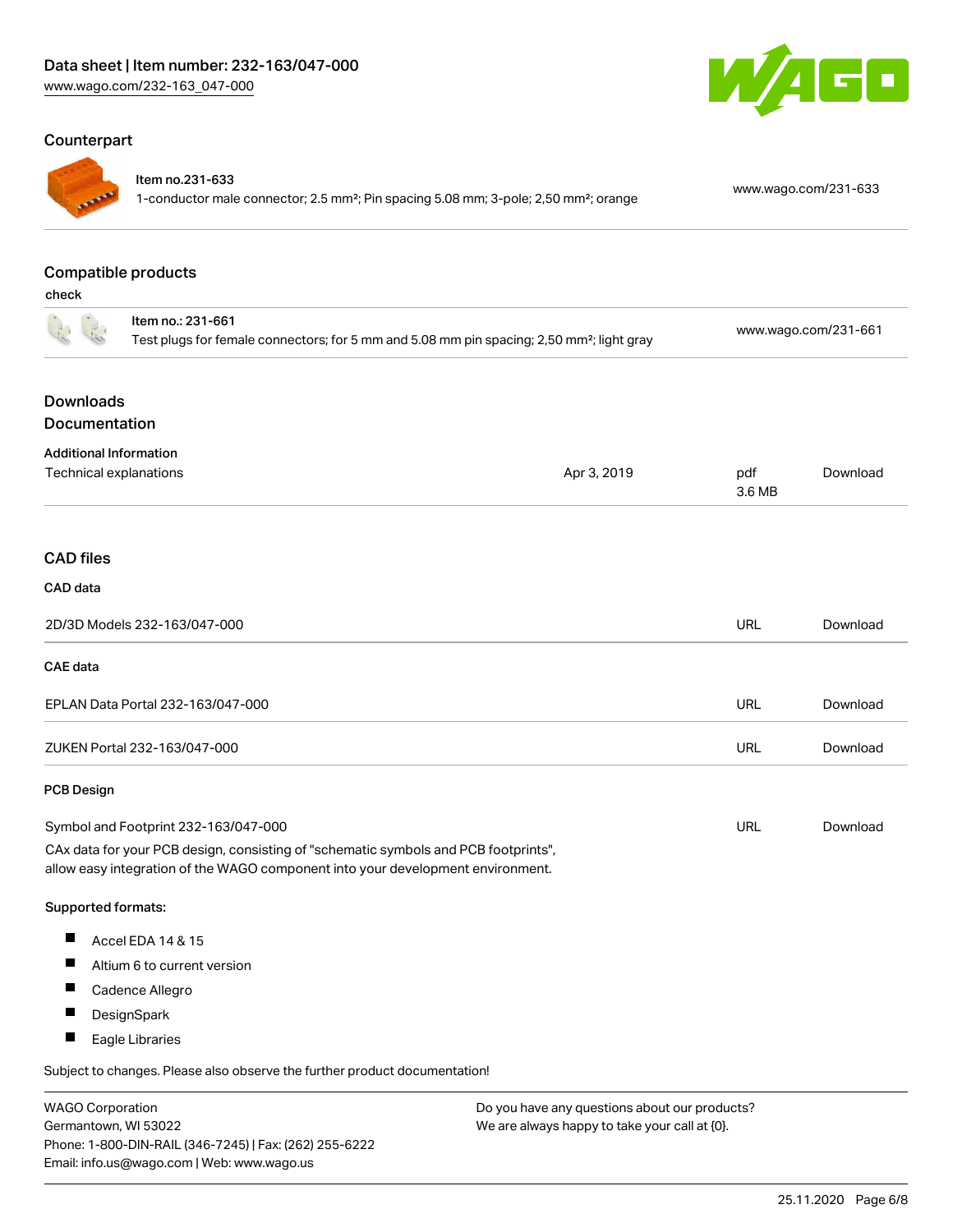

- $\blacksquare$ KiCad
- П Mentor Graphics BoardStation
- $\blacksquare$ Mentor Graphics Design Architect
- $\blacksquare$ Mentor Graphics Design Expedition 99 and 2000
- $\blacksquare$ OrCAD 9.X PCB and Capture
- $\blacksquare$ PADS PowerPCB 3, 3.5, 4.X, and 5.X
- $\blacksquare$ PADS PowerPCB and PowerLogic 3.0
- $\blacksquare$ PCAD 2000, 2001, 2002, 2004, and 2006
- П Pulsonix 8.5 or newer
- $\blacksquare$ STL
- $\blacksquare$ 3D STEP
- $\blacksquare$ TARGET 3001!
- $\blacksquare$ View Logic ViewDraw
- $\blacksquare$ Quadcept
- $\blacksquare$ Zuken CadStar 3 and 4
- $\blacksquare$ Zuken CR-5000 and CR-8000

PCB Component Libraries (EDA), PCB CAD Library Ultra Librarian

### Installation Notes

#### Application



The innovative flange design provides standard panel mounting options or various through-panel mounting configurations. Depending on the type of application and flange, female headers can be used either for through-panel or flush mount applications.

### Product family

Subject to changes. Please also observe the further product documentation!

WAGO Corporation Germantown, WI 53022 Phone: 1-800-DIN-RAIL (346-7245) | Fax: (262) 255-6222 Email: info.us@wago.com | Web: www.wago.us